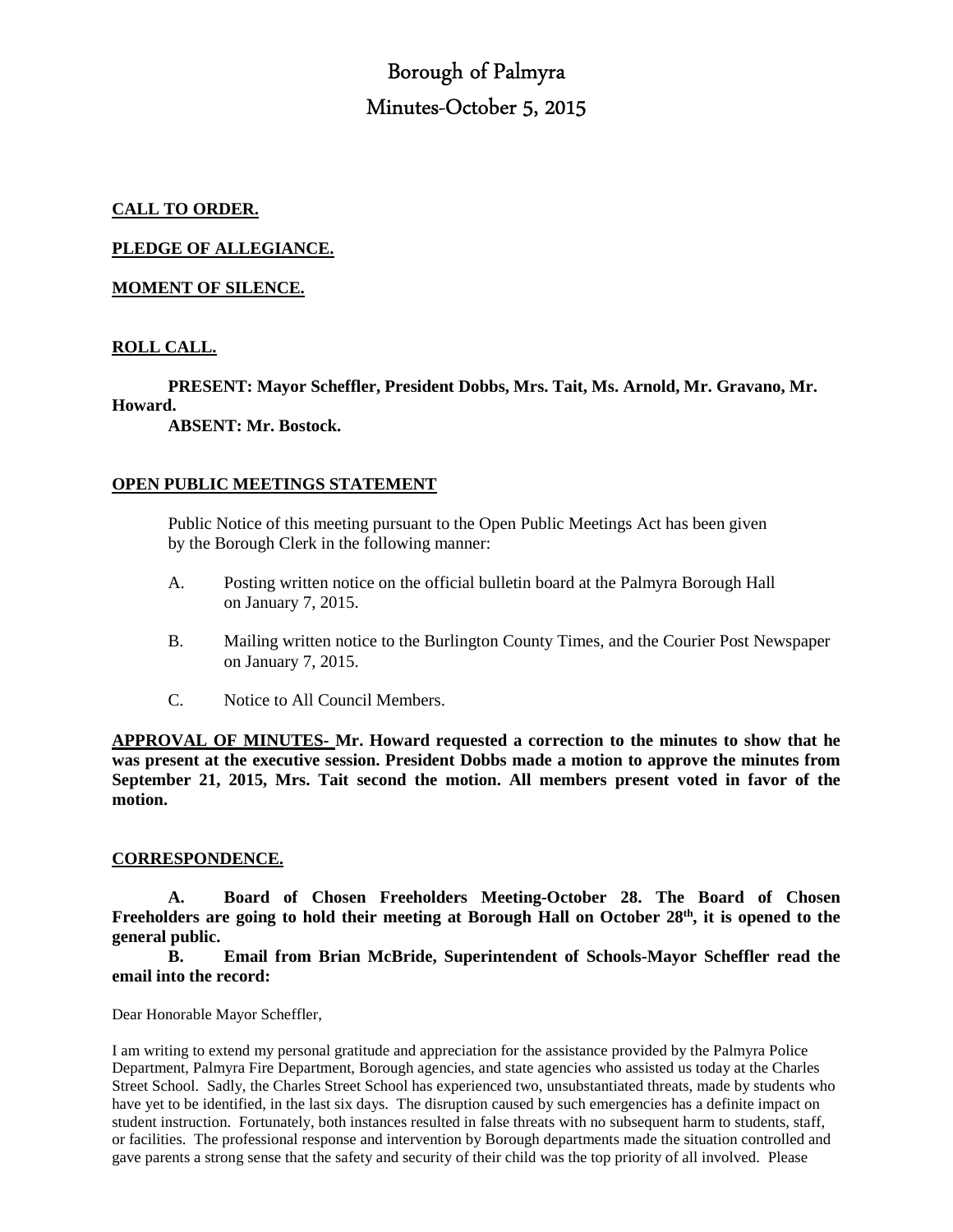know that the Palmyra School District is taking additional measures to help prevent any future occurrences of false threats made by students.

On behalf of the Board of Education please extend my gratitude to all those who assisted during these emergencies.

Sincerely,

Brian J. McBride Superintendent of Schools Palmyra Public Schools 856-786-9300 bmcbride@palmyra.k12.nj.us

**C. Town Meeting- Chief Pearlman announced that there will be a town hall meeting to meet the officers and also a panel including some councilmembers on October 14th at 6:30pm. The Southern Burlington County Branch of the NAACP will be also be present.** 

 **D. Halloween Parade- Mayor Scheffler will be donating her paycheck from the Borough for October and November to the Halloween Parade Committee, they are attempting to have a special event for the children at Legion Field after the parade. The Halloween Parade is a 501C and anyone making a donation can use it at tax time.** 

# **PROFESSIONAL UPDATES.**

 **A. Environmental Resolutions- Mr. Kirchner discussed that Resolution 2015-193 is on the agenda to award the bid to Curb-Con for the South Broad Street and 2015 Road Program. The project will use DOT and Borough funds combined. The project came in lower than the estimate for the job. Resolution 2015-195 is for engineering services for the HVAC system maintenance contract. Mr. Kirchner reviewed Resolution 2015-196 engineering services for the sludge thickening project at the sewer plant, the additional funds are needed for items that were added to the contract. The bid for the community center generator will be held on October 14th. Mr. Kirchner reported that he had sent a contractor to talk to Tony at the Barbershop about fixing his outside wall.** 

**Vacancy- Ms. Arnold explained that she would like to have the vacancy of council considered first, so that the person can vote on the resolutions. Mayor Scheffler explained that they would have to recuse themselves as they had not been present during the discussions at previous meetings and are not familiar with the new business. Ms. Arnold discussed that Mr. Kirchner had just given his report. Mr. Howard discussed that he would like to do resolutions first.** 

**President Dobbs requested that Item C-Resolution 2015-193 be pulled from consent agenda. President Dobbs made a motion to approve the consent agenda, Mrs. Tait second the motion. At the call of the roll, the vote was:** 

 **AYES: President Dobbs, Mrs. Tait, Ms. Arnold, Mr. Howard.** 

 **NAYES: None.** 

**RESOLUTIONS. Consent Agenda- Resolution 2015-191-Resolution 2015-197 will be enacted as a single motion, if any resolution needs additional discussion it will be removed from the consent agenda and voted on separately** 

 **A. Resolution 2015-191, Resolution Authorizing The Approval To Submit A Grant Application And To Execute A Grant Contract With the New Jersey Department Of Transportation For The West Fourth Street Improvement Project.** 

 **B. Resolution 2015-192, Resolution Authorizing Approval To Submit A Grant Application And Execute A Grant Contract With The New Jersey Department Of Transportation For The Broad Street Traffic Calming Project.** 

 **C. Resolution 2015-193, Resolution Awarding The South Broad Street And 2015 Road Program To Curb Con, 514 North Main Street, Barnegat NJ In The Amount Of \$511,392.49. Ms. Tait made a motion to approve the resolution, Mr. Howard second the motion. At the call of the roll, the vote was:** 

 **AYES: Mrs. Tait, Ms. Arnold, Mr. Howard.**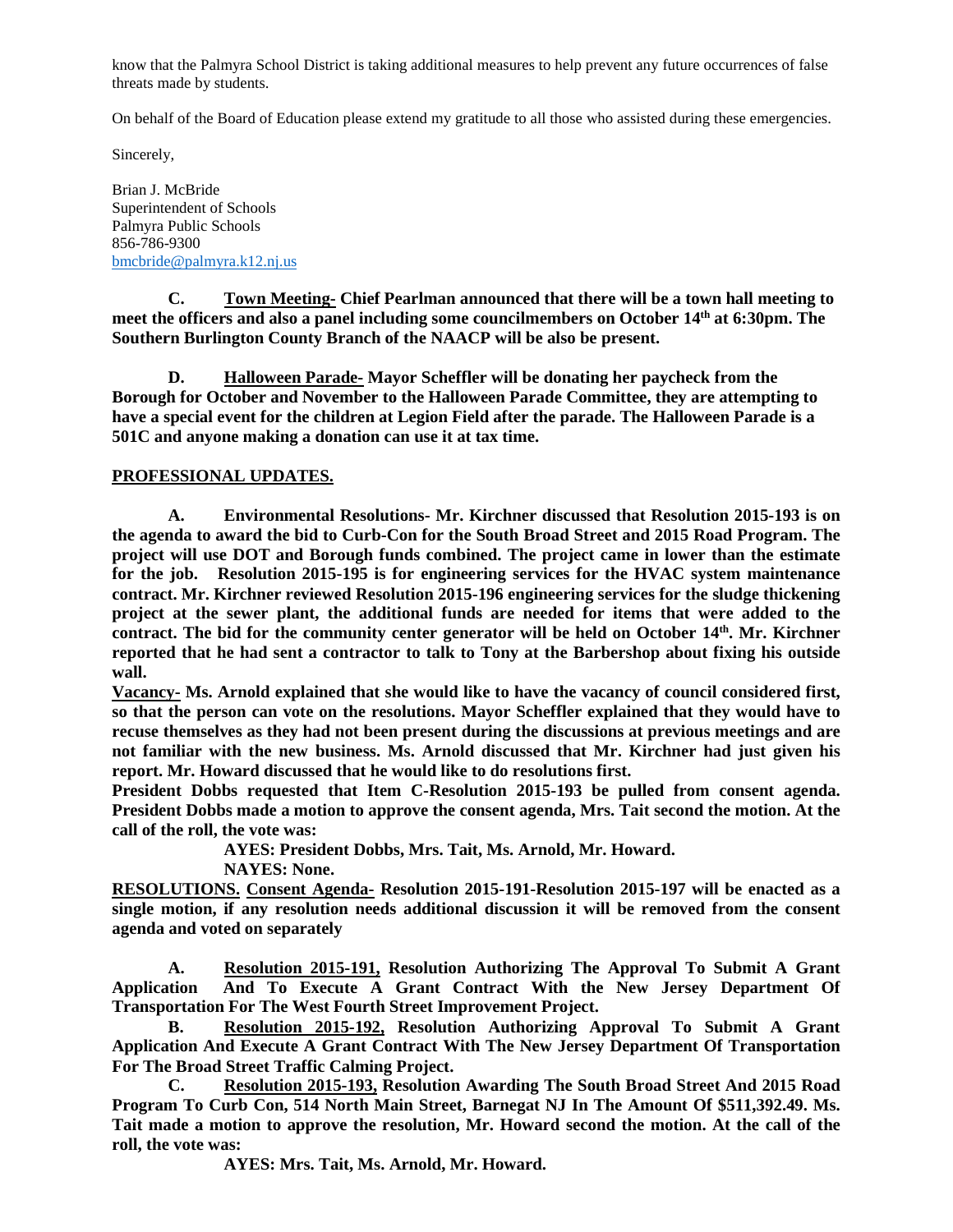**NAYES: None. ABSTAIN: President Dobbs.** 

 **D. Resolution 2015-194, Resolution Authorizing The Tax Collector To Cancel Sewer Taxes On The Property Listed Due to Change In Dwelling Units.** 

 **E. Resolution 2015-195, Resolution Awarding Engineering Services For HVAC System Preventative Maintenance Contracts To Environmental Resolutions Inc.** 

 **F. Resolution 2015-196, Resolution Awarding Engineering Services For The sludge Thickening & Odor control Project for the Sewer Treatment Plant.** 

 **G. Resolution 2015-197, Resolution Releasing Maintenance Bond Posted By Eagle Construction Services Inc. For HVAC Replacement Project.** 

#### **DISCUSSION ITEMS.**

**A. Borough Council Vacancy-Mayor Scheffler inquired if all the candidates were present? Ms. Arnold replied that they were not all present. Mayor Scheffler recommend that council appoint Bryan Norcross to fill the unexpired term of Adam Nowicki. Mrs. Tait made a motion to appoint Bryan Norcross to the unexpired term, President Dobbs second the motion. All members present voted in favor of the motion. Mr. Bryan Norcross was sworn in by Ted Rosenberg, Esq. with his father Mr. Howard Norcross present.** 

**B. K-9 Unit-Chief Pearlman is talking about having a police K-9 unit and that it is a good resource for the Department. Chief Pearlman explained that he would like to have a resolution approved for a dedication by rider that would allow the department to raise funds for the K-9 unit and they would be deposited in a special account just for the K-9. There is a pet supplier in Mount Laurel that has agreed to provide food to all of the K-9 dogs in Burlington County. Chief Pearlman discussed that one of the officers already has a dog that is available to be trained as the K-9 dog. The Officer has already started training. There are also other funding options available that would not affect the operating budget. Mayor Scheffler explained that four K-9 animals were used at the event last week at Charles Street School. Ms. Arnold inquired if it is typical to have more than one dog respond to an event. Chief Pearlman explained that it takes several dogs to canvass a large building or event and that the dogs get exhausted quickly. Mayor Scheffler explained that it would also increase the Community Policing especially with children. Mr. Howard inquired as to how much is needed to be raised? Chief Pearlman replied that \$20,000 would be perfect, but that \$5,000 is a good start and that with a dedication by rider the Officers can raise the funds for the program. Ms. Arnold inquired if approving the dedication by rider, is approving the K-9 dog. Mr. Gural explained that Borough Council would have to approve the resolution for the dedication by rider and then it is sent to the State's local finance board for approval and that it still does not give the authorization of purchase. Chief Pearlman discussed that Officer Snow's dog has been cleared for training and if the Borough agrees the dog would have to be turned over to the Borough for training. Ms. Arnold inquired about the length of service for a K-9. Chief Pearlman replied that it is usually about 7 years. Ms. Arnold would like additional information on the program and the cost before approving a resolution of dedication by ryder. Chief Pearlman explained that the program was terminated in 2006 due to talks of lay-offs in the police department. The Township of Evesham heard about the lay-offs and offered the Officer with the K-9 dog a position. Chief Pearlman will provide budget for 2016 for K-9 to the Mayor and Borough Council.** 

**C. 2016 pay periods-27-Mr. Gural explained that the first pay in January, 2016 is actually for days work in December of 2015. The salary is actually earned in 2015 but will appear in 2016 budget.** 

#### **ADMINISTRATOR REPORT.**

**A. Best Practice Inventory/Checklist-Mr. Gural advised council that the Best Practice Checklist is due to the State by October 16 and that he will review it with council at the meeting of October 19th .** 

**B. Joint meeting with Land Use Board-the Housing Element and Fair Share Plan will be**